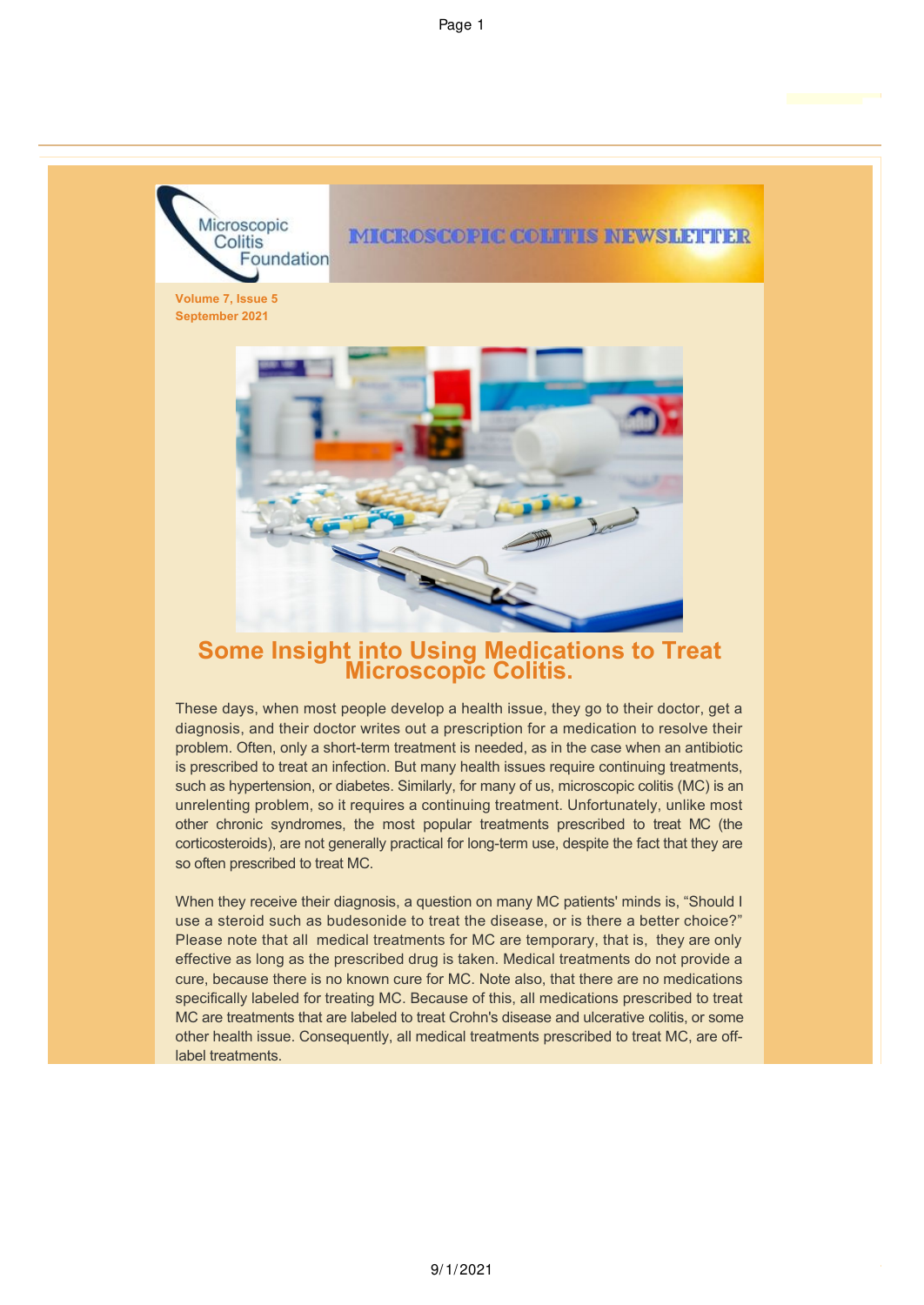

# **The most popular treatment for MC appears to be Budesonide Controlled Release Capsules.**

Budesonide is widely prescribed, and it's arguably the most effective medical treatment commonly prescribed for MC. But budesonide is a steroid (corticosteroid), so most gastroenterologists will only prescribe budesonide for several months, with possibly one or two prescription renewals. Some will allow longer-term use, but many MC patients would rather not do that, because of the longterm side effect risks. Published medical research shows that 85% of MC patients who benefit from budesonide, relapse after the

treatment is ended. So on the second regimen of budesonide, some gastroenterologists will prescribe a transition to mesalamine, because it can be used on a long-term basis.

Because budesonide is a steroid, it cannot be stopped abruptly, unless the treatment has only been used for a relatively short period of time. Stopping abruptly after only a few months of use probably wouldn't cause any serious problems. But if budesonide has been used for 6 months or longer, ending the treatment too quickly can cause serious adrenal damage. That's why most doctors recommend a dose tapering schedule for ending the treatment, when they prescribe it.

Budesonide appears to suppress inflammation by suppressing mast cell numbers. It also helps to increase bile acid reabsorption in the terminal ileum. When a treatment is ended, mast cell populations rebound, and if the treatment is ended too quickly, mast cell populations tend to overshoot their normal population level, causing inflammation, and a relapse of symptoms. Because of that issue, even the tapering schedule recommended by gastroenterologists is often inadequate for properly ending a treatment. Their recommended tapering schedule will prevent possible adrenal damage, but often, it will not prevent a relapse of symptoms.

# **Properly tapering the dose when ending a treatment, is critical for preventing a relapse.**

A common budesonide treatment regimen recommended by gastroenterologists is one month of taking 3 capsules (9 mg) daily, two weeks of taking 2 capsules (6 mg) daily, and two weeks of taking 1 capsule (3 mg) daily. We suggest that this tapering process should be carried much further, by taking 1 capsule every other day for a couple of weeks, followed by taking 1 capsule every third day for a couple of weeks, at the very least. Many MC patients find that it helps to carry this process even further, by taking 1 capsule every fourth day for a couple of weeks, then taking 1 capsule every fifth day for a couple of weeks, and some even carry it out to taking 1 capsule every sixth day for a couple of weeks or more.

### **The way budesonide is taken, is very important.**

Budesonide supplements the cortisol that's naturally produced by the adrenal glands. Because cortisol levels normally peak first thing in the morning, budesonide should be taken first thing each morning. It can be safely taken on an empty stomach. The full treatment should be taken all at once, not spread out during the day. And it should be taken with enough water to ensure that it can be properly absorbed. Taking budesonide on some other schedule is not unsafe, but taking the full dose first thing each morning, maximizes the effectiveness of the treatment.

# **Corticosteroids lose effectiveness every time a treatment is restarted.**

If budesonide treatments are ended and then restarted, please note that each time a budesonide treatment is restarted, the drug becomes slightly less effective, for most patients, and eventually, with repeated treatment cycles, it will no longer be effective. As long as the treatment is not completely stopped, budesonide will retain its effectiveness, even when taken at a very low rate, such as one 3 mg capsule every five or six days.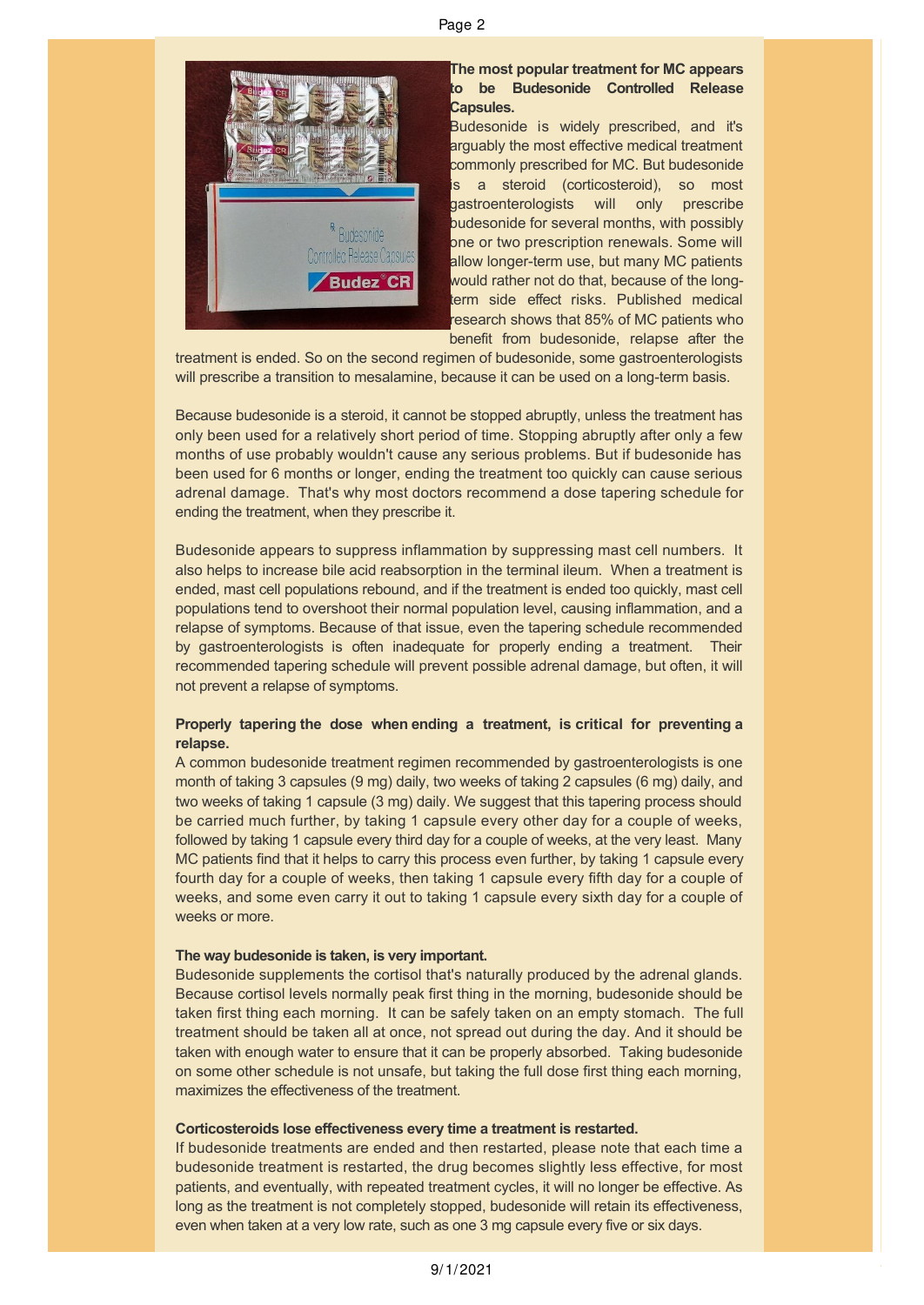Regardless of our current treatment choice, if we find ourselves in a flare, and we need relatively quick relief from the symptoms of MC so that we can enjoy an important event, such as going on a cruise, a treatment regimen with budesonide is probably the fastest, most effective way for most of us to get to remission.

The long-term side effect risks of budesonide include osteoporosis, and various physiological, and sometimes neurological problems, but the risk of osteoporosis can be minimized by strictly avoiding gluten at all times, and taking enough supplemental vitamin D and magnesium to prevent any deficiencies.

#### **Mesalamine is a non-steroidal, anti-inflammatory treatment option.**

A treatment with mesalamine usually requires more time (compared with budesonide) before it becomes effective, and for some patients, it causes hair loss. For these reasons, together with the fact that it's not as effective as budesonide for most patients, mesalamine is not as popular for treating MC as it was before budesonide was approved by the FDA. And mesalamine-based drugs are derivatives of NSAIDS, so they may eventually cause some MC patients to begin to react against them.

# **Another option for treating MC is known as the Pepto treatment.**

Pepto-Bismol has mild antibiotic properties, and it leaves a soothing, protective coating over the lining of the intestines. The Pepto treatment was shown to be effective for over 90% of the patients in a treatment trial. However, this trial only involved thirteen patients, one of which dropped out before the trial was ended. The treatment consists of eight Pepto-Bismol tablets, or the liquid equivalent, daily, for eight weeks. For many MC patients, this treatment will bring remission in less than two weeks, but unless a gluten-free (GF) diet is followed, there may be a relapse of symptoms after the treatment is ended.



This treatment is no longer recommended by Dr. Kenneth Fine, the researcher who first developed it over 30 years ago, because of a slight risk that some people may experience a buildup of bismuth subsalicylate in their body, that can trigger neurological issues. Dr. Fine points out that the GF diet will bring remission in most cases, without the use of the Pepto-Bismol. The Pepto-Bismol merely shortens the time required to reach remission.

### **Imodium may be beneficial in many situations, before remission is attained.**

Imodium, or the prescription generic form, loperamide, slows motility. It will not help to suppress the inflammation, but it will usually help to minimize the urgency, and delay the need for a trip to the bathroom, when a patient needs to leave home for shopping, or to run some other errands. It's a relatively safe medication, and it will not interact with other medications that are currently being taken. Up to eight capsules per day can be safely taken, if needed, but taking more than needed may cause constipation symptoms.

### **Lomotil is a prescription medication that works similarly to Imodium.**

Although it's claimed to be more effective than Imodium, patient experience doesn't appear to bear that out, in actual usage. This medication is a combination of an antidiarrheal, diphenoxylate, and atropine. Diphenoxylate has narcotic attributes that tend to slow motility. Atropine is an anti-cholinergic that helps to dry up body fluids and slow motility. But because diphenoxylate has characteristics similar to opioids, it carries a significant addiction risk. Therefore, when ending a treatment, tapering the dose before stopping it completely, may be necessary in order to prevent withdrawal symptoms. Short, normal treatments probably won't require this precaution, but longer treatments, and higher doses, may require tapering the dose when ending a treatment.

## **Atropine is also an involuntary nervous system blocker.**

An overdose of atropine tends to cause symptoms of agitation, dilated pupils, dry mucous membranes, dry skin, overactive bowel sounds, tachycardia, and possibly other generallyunpleasant symptoms. No more than four doses of Lomotil should be taken in any 24 hour period. Obviously, the atropine is added primarily to prevent patients from taking overdoses of diphenoxylate.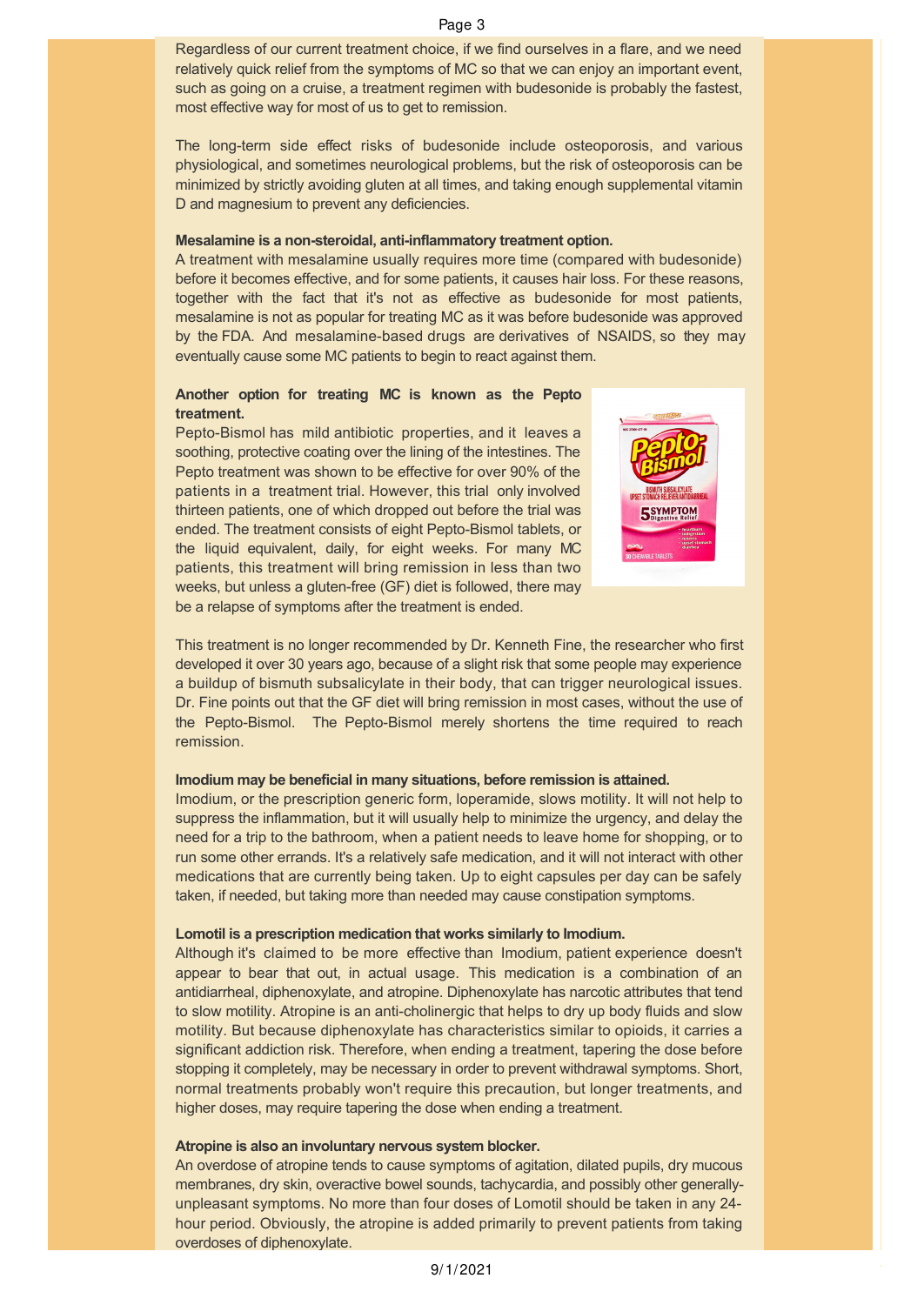#### Page 4



problem is often BAM.

The optimal dose of cholestyramine will have to be determined by trial and error, because too little will not provide control, while too much may cause cramps and constipation. And the timing of doses relative to meals will also influence its effectiveness.

Most MC patients seem to have the best success using the Sandoz brand of cholestyramine, but regardless of the brand you select, be sure you read the ingredient list and make sure that it doesn't contain any of your food sensitivities. Using packets, or sachets, is more convenient than loose powder, for most patients.

Finding the best dose may take time and effort, but the benefits are well worth the effort. Don't give up prematurely, because some MC patients have needed up to eight packets per day, in order to completely resolve the diarrhea. Be sure that you take all medications and supplements at least one or two hours before, or three of four hours after, taking the cholestyramine, so that it does not sequester them, causing you to lose their benefits.

# **Some MC treatments suppress the immune system.**

Probably the two biggest issues with the use of most of the prescription drugs that are commonly prescribed to treat MC, are side effects, and their tendency to suppress the immune system after continued use. Most people will have a suppressed immune system after about a year of treatment with budesonide, for example. Other steroid



treatments, such as prednisone, usually suppress the immune system much sooner, and have significantly worse side effects. Alternative treatments such as mesalamine, Pepto-Bismol, or any of the other anti-inflammatories that are not steroids, will not significantly suppress immune system function.

#### **But budesonide has been given a free pass regarding COVID-19.**

Despite the fact that it tends to suppress the immune system, researchers have concluded that budesonide does not increase the risk of complications, or disease severity, when treating COVID 19. In fact, some research has shown that budesonide may provide benefits during COVID 19 treatment. Of course, as is pointed out in the stated conclusions in virtually every research article, these results are only preliminary, and more research is needed.

### **Last-resort treatments include the immune system suppressants.**

When nothing else works, the treatment of last resort is arguably the use of an immune system suppressant. For MC patients who are refractive to treatments with conventional anti-inflammatory medications, gastroenterologists are beginning to increasingly prescribe one of the so-called biologics. The drugs in this category are powerful immune system suppressants. Before the biologics were developed, gastroenterologists sometimes prescribed immune system suppressants of the type used after organ transplants, to prevent the patient's body from rejecting the transplanted organ. Imuran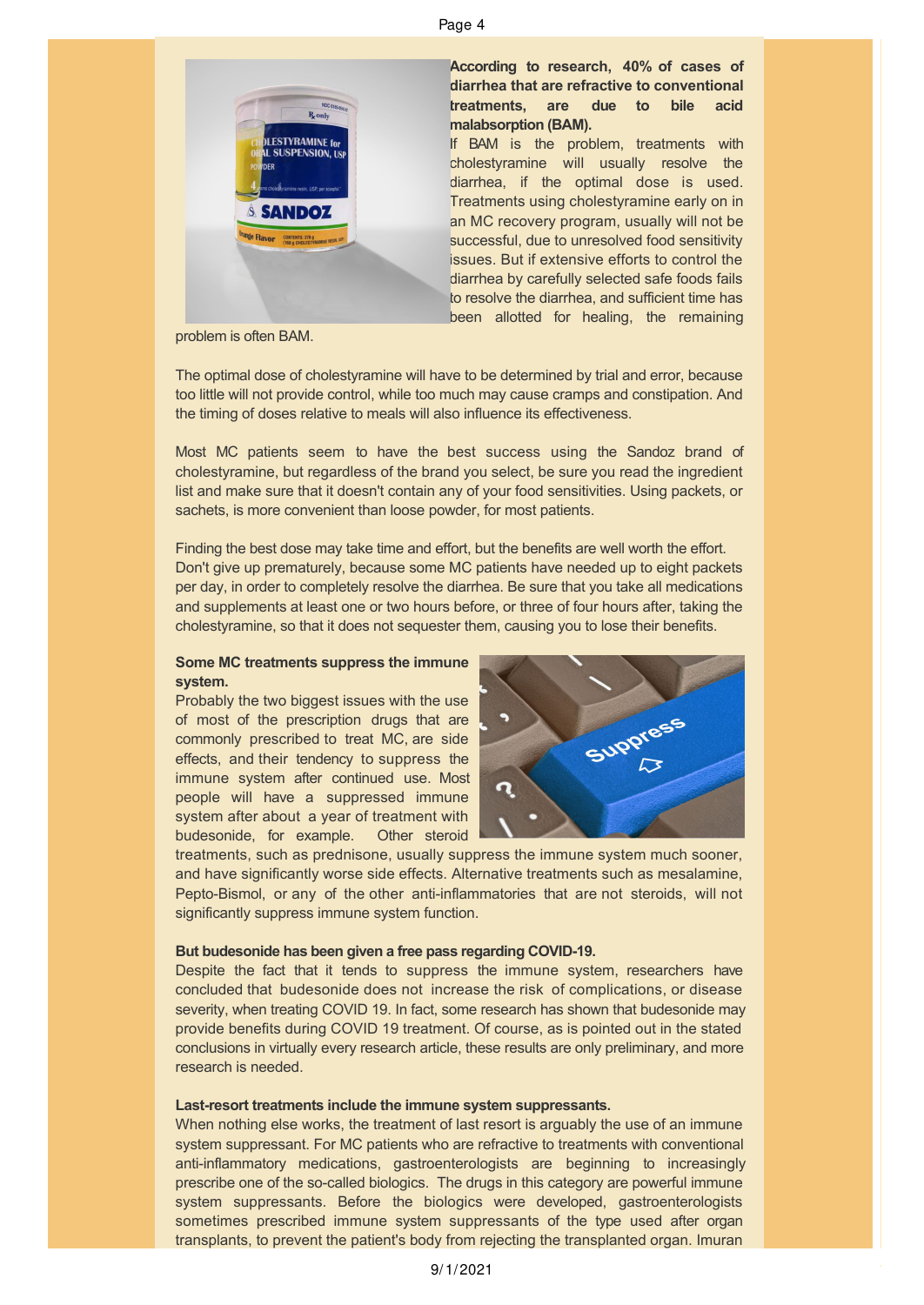(azathioprine) was popular for this use, and it (and other drugs in this class) were sometimes prescribed to MC patients who did not respond to conventional treatments.

Like all medical treatments for MC, an immune system suppressant will not always provide effective control of all MC symptoms, for all patients, although some MC patients are able to get good control with certain drugs. But be aware that all the drugs in this class significantly increase the patient's risk of many potential adverse events.

# **Suppressing one's immune system opens the door to the risk of infections, and various diseases, including cancer.**

Currently, for example, immunocompromised patients are presumably in the riskiest category, regarding the odds of a fatal outcome after exposure to one of the coronavirus variants. And unfortunately, the vaccines typically provide relatively little protection against the COVID variants for patients who have a compromised immune system. But for patients who are diagnosed at a relatively young age, if medical treatments are the desired choice for controlling the symptoms of this disease, then the biologics appear to offer the best hope for providing long-term control.

# **Virtually all new treatments developed for treating IBDs appear to fall into this category.**

Currently, the selection of treatment options available to provide immune system suppression specifically for IBD's, appears to be increasing faster than any other types of treatments. Many of these are used to treat a wide variety of autoimmune diseases. Most of the newly developed treatments are referred to as biologics. These are specially modified proteins that target various specific parts of the immune system that fuel inflammation. There are already many choices available to patients, and surely there are many more in development.

# **Biologics appear to be a permanent treatment choice, once selected.**

Studies show that over half of all patients who stop using an anti-TNF biologic are unable to maintain remission for longer than two years, and that number decreases with time. And similar to using corticosteroids, when a treatment using a biologic is restarted, it will tend to be less effective, each time it's restarted. Some patients' immune systems even begin to produce antibodies against the drug, that may lead to adverse reactions against the drug. Because of these issues, it's generally recommended that once a treatment using a biologic is started, it should never be stopped.

Choosing a treatment option such as this has such far-reaching implications, that it obviously requires careful consideration. But we're all in different circumstances, so it will have to be a personal decision based on our individual, unique lifestyle. Normally, the biggest issue with immune system function suppression is an increased risk of infection or disease. It could be argued that the benefits of the treatment outweigh the risks.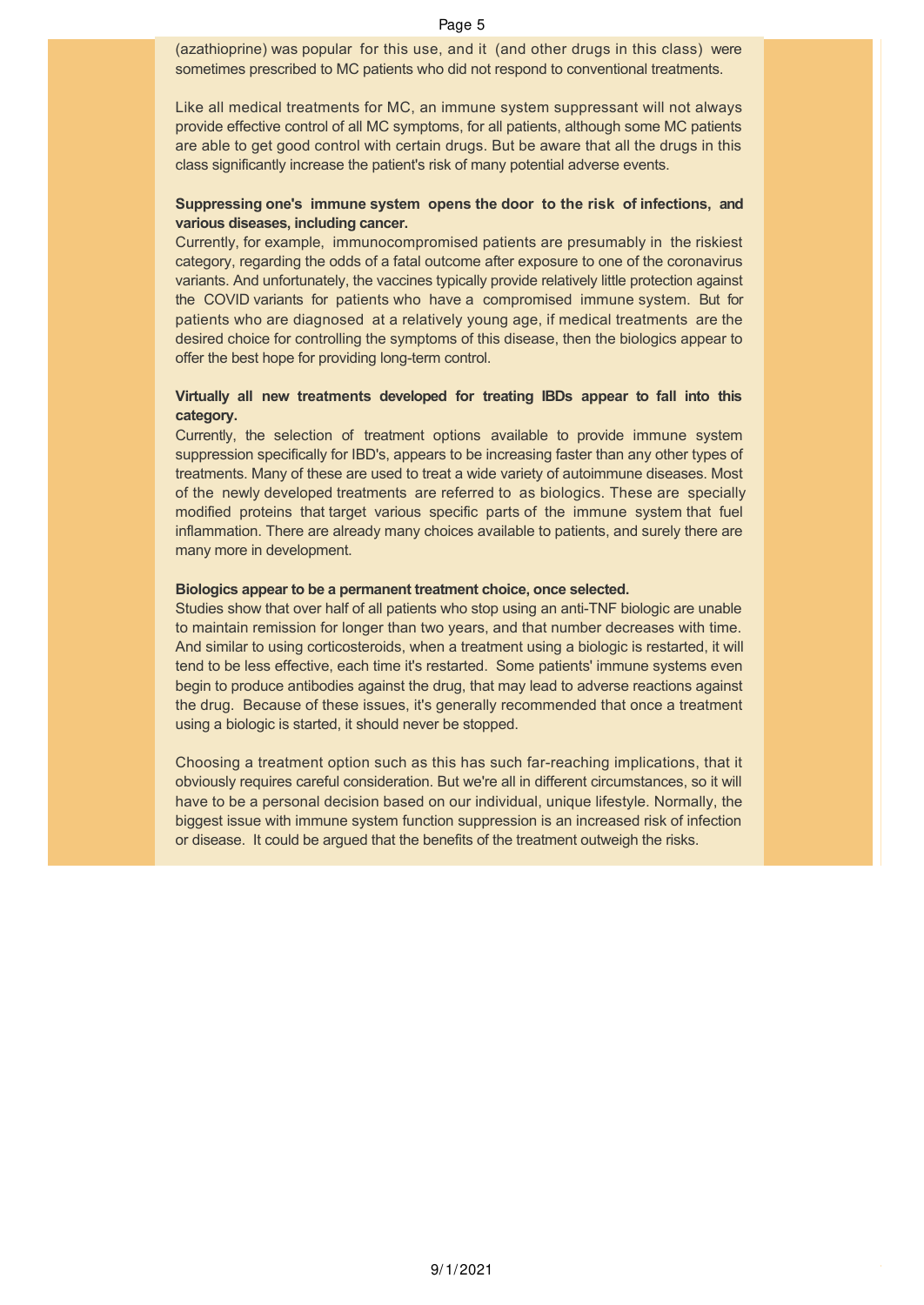### Page 6



# **But today, we live in an increasingly hostile world environment.**

With the world in a pandemic, that will probably last for years, maybe generations, that arguing point has lost much of its logical integrity. Choosing to use a drug that will suppress our immune system will obviously create a very serious risk of infection by many of the coronavirus variants. For many of us,

that would be an unacceptable risk, because finding ourselves left virtually defenseless against a virus that has proven to be not only cruel and highly infectious, but deadly, has little appeal, to say the least.

# **The alternative to medications, and the safest way to control MC, is by making the appropriate diet changes.**

There are no side effect risks associated with treating MC by using diet changes, and there are no long-term health risks associated with using this option. Few of us enjoy having to give up many of our favorite foods, but as is sometimes the case in life, when we're forced to make a choice between two evils, it behooves us to select the lessor of the two evils. For most of us, because this is a lifelong issue, the risk/reward ratio makes selecting treatment by diet a much better choice, than using medications. But this is a personal decision that each of us must make, because we're stuck with microscopic colitis for the rest of our lives, and each of us lives in our own particular set of unique circumstances.

# **As a closing thought, consider the digestive aid products, such as GlutenEase.**

These are enzyme supplements, rather than medications, and there are several brand options on the market. They can be beneficial when eating at fast food restaurants, or any time we're eating someone else's cooking. They can be especially helpful for those of us who are using only diet changes to control our MC, and we plan to eat one or more meals away from home.

Most of these products claim that they will allow the user to "safely digest" gluten, and some of them include casein in that claim. Please don't assume that they will allow you to throw caution to the wind, and eat a normal meal that contains gluten and casein, without repercussions. You would be very disappointed. That said, taking a capsule before eating a meal that's claimed to be gluten-free and dairy free, should protect you if that meal happens to be cross contaminated with traces of gluten and casein. The products don't offer perfect protection, but if you do have any symptoms after a meal, they should be very minor. Note that these products typically won't protect against cross-contamination with soy, for those of us who are sensitive to soy.